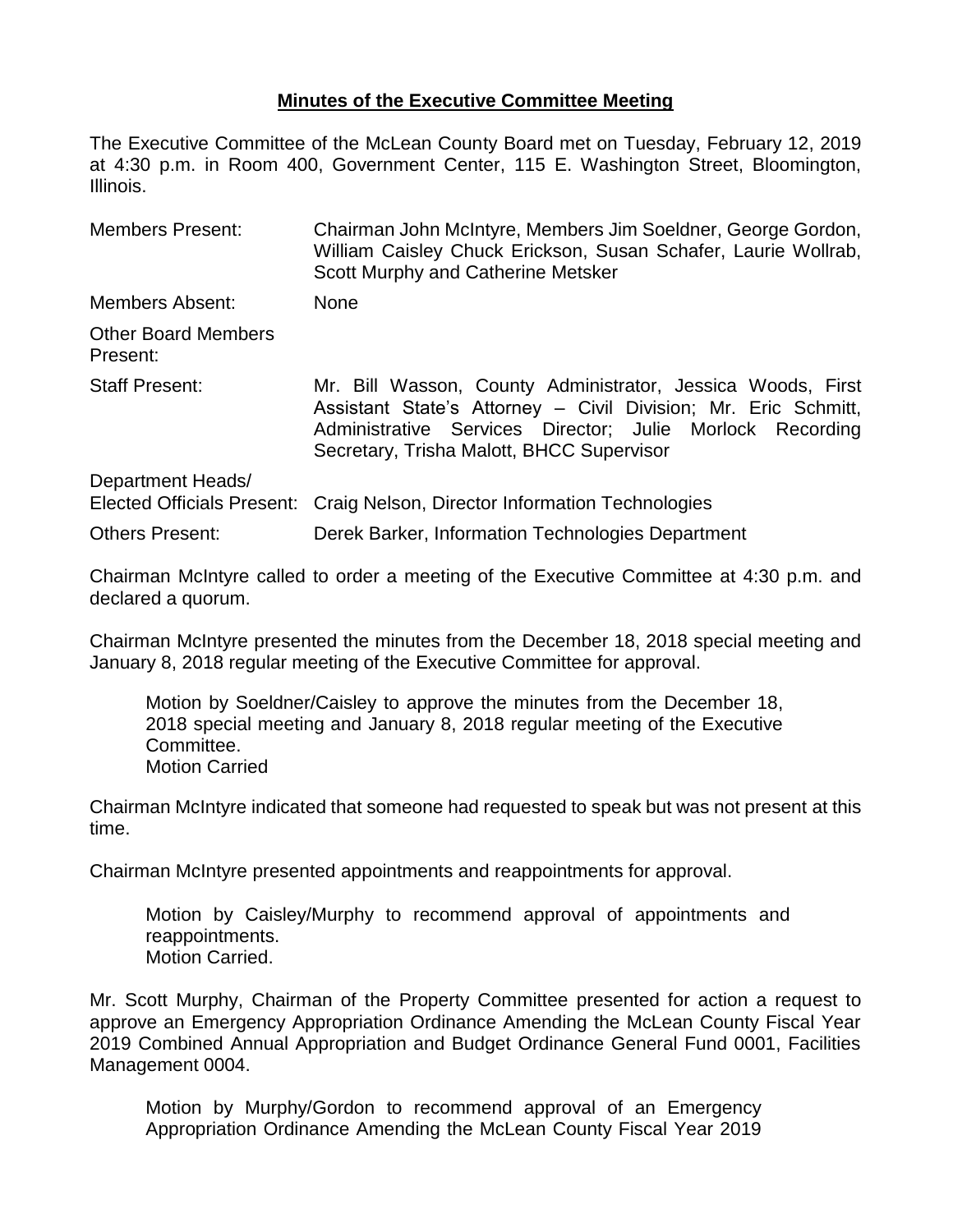Combined Annual Appropriation and Budget Ordinance General Fund 0001, Facilities Management 0004. Motion Carried.

Mr. Murphy indicated they had nothing further for the Committee today or for the Board next week. Chairman McIntyre asked if there were any questions for Mr. Murphy and the Property Committee; hearing none, he thanked him.

Mr. George Gordon, Chairman of the Justice Committee presented for action a request to approve a contract for services between DeWitt County Community Mental Health Board and McLean County for the Children's Advocacy Center.

Motion by Gordon/Murphy to recommend approval of a contract for services between DeWitt County Community Mental Health Board and McLean County for the Children's Advocacy Center. Motion Carried.

Mr. Gordon presented for action a request to approve an ICJIA Grant and related documents for a Community Law Enforcement Deflection Program.

Motion by Gordon/Schafer to recommend approval of an ICJIA Grant and related documents for a Community Law Enforcement Deflection Program. Motion Carried.

Mr. Gordon indicated the Justice Committee had nothing further for the Committee today but would have more items for the Board to consider next week. Ms. Wollrab asked for clarification on lease item listed to go to Board next week. Mr. Wasson stated lease is for space in Livingston County for our Children's Advocacy Center operation. Chairman McIntyre asked if there were any further questions for Mr. Gordon and the Justice Committee, hearing none, he thanked him.

Mr. Jim Soeldner, Chairman of the Finance Committee, indicated he had no items for action for the Executive Committee but would have items for the Board next week. Chairman McIntyre asked if the Committee had any questions for Mr. Soeldner or the Finance Committee; hearing none, he thanked Mr. Soeldner.

Ms. Susan Schafer, Chairman of the Health Committee indicated the Health Committee had no items for action but would have items for consideration at the Board meeting next week. Chairman McIntyre asked if there were any questions for Chairman Schafer or the Health Committee; hearing none, he thanked Ms. Schafer.

Mr. Erickson, Chairman of the Land Use and Development Committee indicated they had no items for action today but would have items for the Board next week. Mr. Erickson indicated there was extensive discussion on the demolition project at the Land Use Committee meeting and that the Committee had asked for a report back from Building and Zoning to the Committee.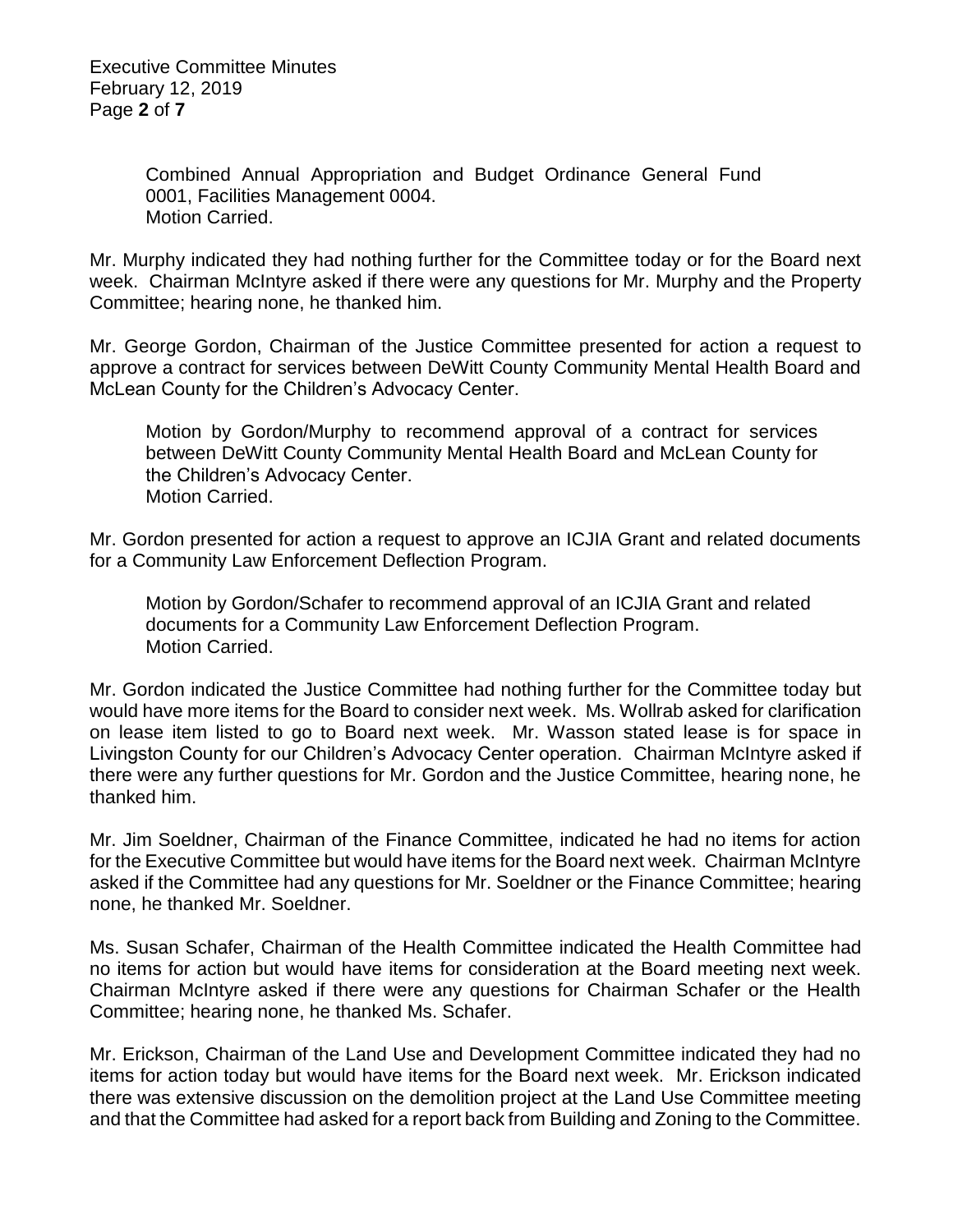Executive Committee Minutes February 12, 2019 Page **3** of **7**

He asked Mr. Wasson to remind Mr. Dick of that request. Chairman McIntyre asked if there were any questions for Mr. Erickson, hearing none, he thanked him.

Mr. William Caisley, Chairman of the Transportation Committee indicated they had no items for the Committee today but would have items for the Board next week. Chairman McIntyre asked the Committee if they had any question for Mr. Caisley; hearing none, he thanked Mr. Caisley.

Mr. Bill Wasson, County Administrator presented for action a request to approve an Ordinance by the McLean County Board Amending Chapter 257 & Section 205-91 of the McLean County Code: Raffle and Poker Run Ordinance. Mr. Wasson stated that the State of Illinois now requires to County to begin the licensing of poker runs and this document tries to mirror the raffle license already in place. Mr. Soeldner asked how we would get word out to individuals about this new ordinance. Mr. Wasson stated that historically we inform people as we learn about raffle events that have not received a license and will plan to do the same with the poker run ordinance. Mr. Caisley asked Ms. Woods to describe a poker run. Ms. Woods stated individuals go to set locations and receive a card at each location and person with best poker hand at the end usually wins a 50/50 pot with the other half going to the charitable organization. Ms. Wollrab asked if these are only for charitable organizations. Ms. Woods indicated that by statute they are only for non-profit organizations.

Mr. Erickson asked about license classifications listed. Ms. Woods explained that state statute only allows us to charge \$25.00 for a poker run application so we set it up for class A and class B. She indicated that the Class C and Class D are only for raffles. Mr. Erickson asked who the raffle manager was. Ms. Morlock indicated the Manager organizes the raffle and makes sure the application is followed. Mr. Erickson asked if raffle manager is the one who files for the license. Ms. Morlock indicated they usually are. Mr. Erickson stated that on the application we are asking for two sureties and wondered if the manager could be a surety. Ms. Morlock indicated that many times they are. Mr. Erickson stated that if someone is going to take the money, he felt that it would be the manager so he would include the manager as a surety. Mr. Wasson stated we could include the manager as a surety and suggested it be done for both raffles and poker runs. Ms. Woods stated she would need to check the statute but suggested acting on a motion to add manager to the bond and if they find that statute is in opposition, staff would bring to stand-up. Mr. Erickson said he would make a motion to add manager to the bond. Mr. Murphy seconded the motion. Mr. Caisley stated that he did not feel that was necessary, as the manager is required to give a fidelity bond and get two sureties. He stated the manager is responsible under section 257-32(a)(3) for an amount equal to the aggregate retail value of all of prizes or merchandise awarded in the raffle because the manager is the principal and the sureties back the principal up. Mr. McIntyre asked to confirm that is the case for both raffles and poker runs. It was confirmed. Mr. Erickson stated he would defer to the Mr. Caisley. Mr. Erickson and Mr. Murphy withdrew the motion.

Mr. Gordon asked for clarification that the language in 257-32 A (3) where raffle is referred to in the third line as he thought it should be poker run. It was determined to be a Scribner's error and changed to say poker run. Mr. Soeldner asked about circumstances where the poker run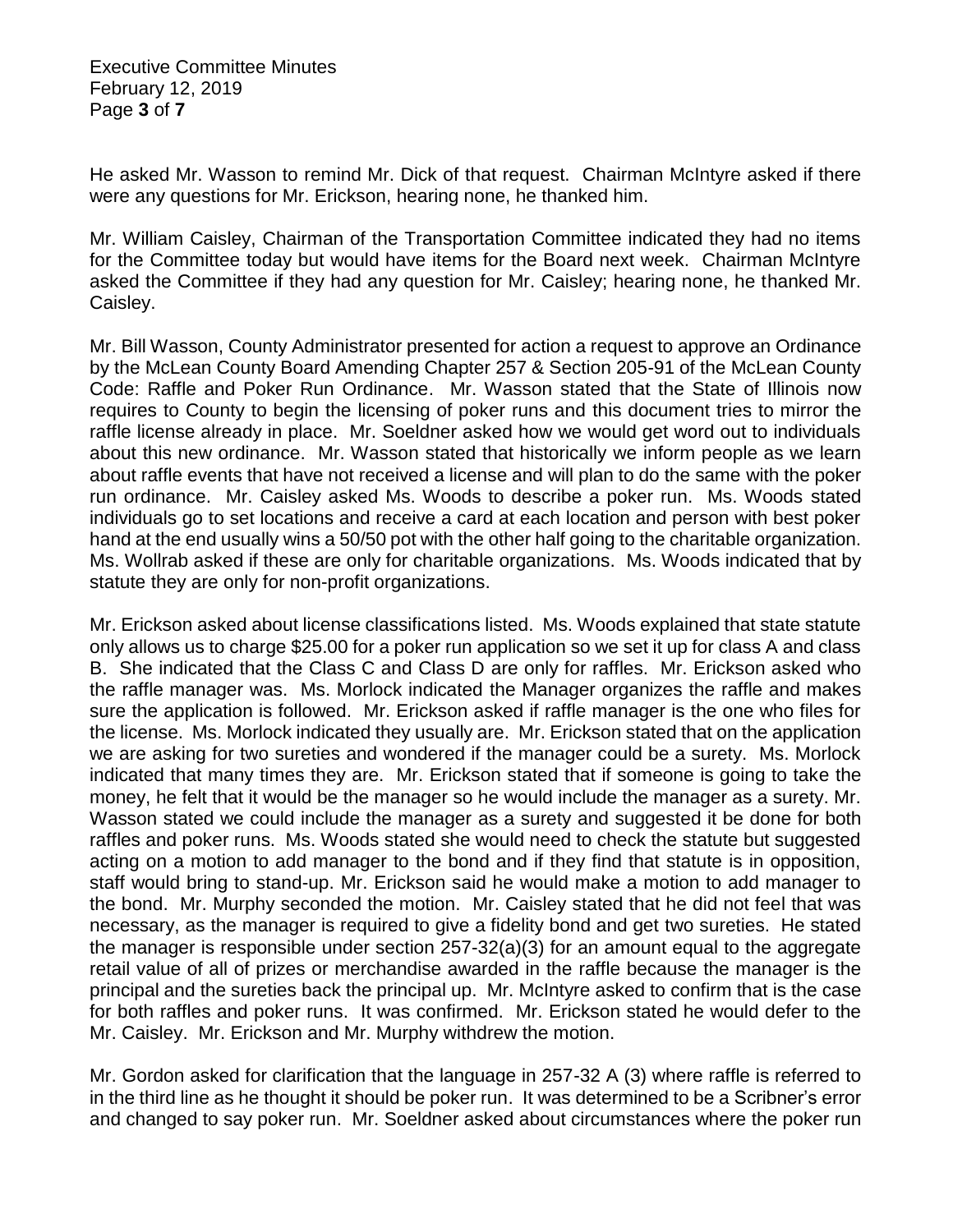Executive Committee Minutes February 12, 2019 Page **4** of **7**

has stopes in another county. Ms. Woods stated that per statute the County that issues the poker run license is the key location of the poker run.

Motion by Soeldner/Metsker to recommend approval of an Ordinance by the McLean County Board Amending Chapter 257 & Section 205-91 of the McLean County Code: Raffle and Poker Run Ordinance as originally presented. Motion Carried.

Mr. Wasson presented a request to approve an Ordinance by the McLean County Board Amending Section 82 of Chapter 108 of the McLean County Code: Involuntary Resignation. Mr. Wasson stated that because of 24/7 operations and the need to meet patient or custodial care, some of our departments have implemented a more strict policy regarding no call to notify employer of an employee's inability to make their shift. Our Code has not previously recognized that, so this will update our code. Mr. Gordon asked to whom departments have to demonstrate a need for these restrictive policies and parameters. Mr. Wasson stated we have a number of elected county officials who have internal control of their offices and we would not want to preempt that internal control, so there is not direct review process by the County Board or the County Administrators office but we recommend that departments bring those to legal staff for review and discussion. Mr. Gordon asked about appointed department heads. Mr. Wasson stated that we strive in County policy to treat all department heads and their departmental operations the same, so would not want to specify one level of supervision and requirement for some department heads and not for others. Ms. Wollrab asked if this is referencing a body of "written" policies. Mr. Wasson confirmed it was. Ms. Wollrab suggested adding the word written under section B(2). There was discussion about electronic version of policies and it was determined that written was correct even though paper copies of policies where no longer handed out. The word "written" was added with the consensus of the Committee.

Motion by to recommend approval of a request to approve an Ordinance by the McLean County Board Amending Section 82 of Chapter 108 of the McLean County Code: Involuntary Resignation. Motion Carried.

Mr. Wasson presented for approval a request to approve an Emergency Appropriation Ordinance Amending the McLean County Fiscal Year 2019 Combined Annual Appropriation and Budget Ordinance General Fund 0001, Information Services 0043, Shared Sales Tax/Municipalities 0007, Non-Departmental 0099. He stated that they are still evaluating electronic medical records systems that will assist with appropriate levels of data sharing and this will re-appropriate funds from 2018 to 2019 budget.

Motion by Schafer/Metsker to recommend approval of an Emergency Appropriation Ordinance Amending the McLean County Fiscal Year 2019 Combined Annual Appropriation and Budget Ordinance General Fund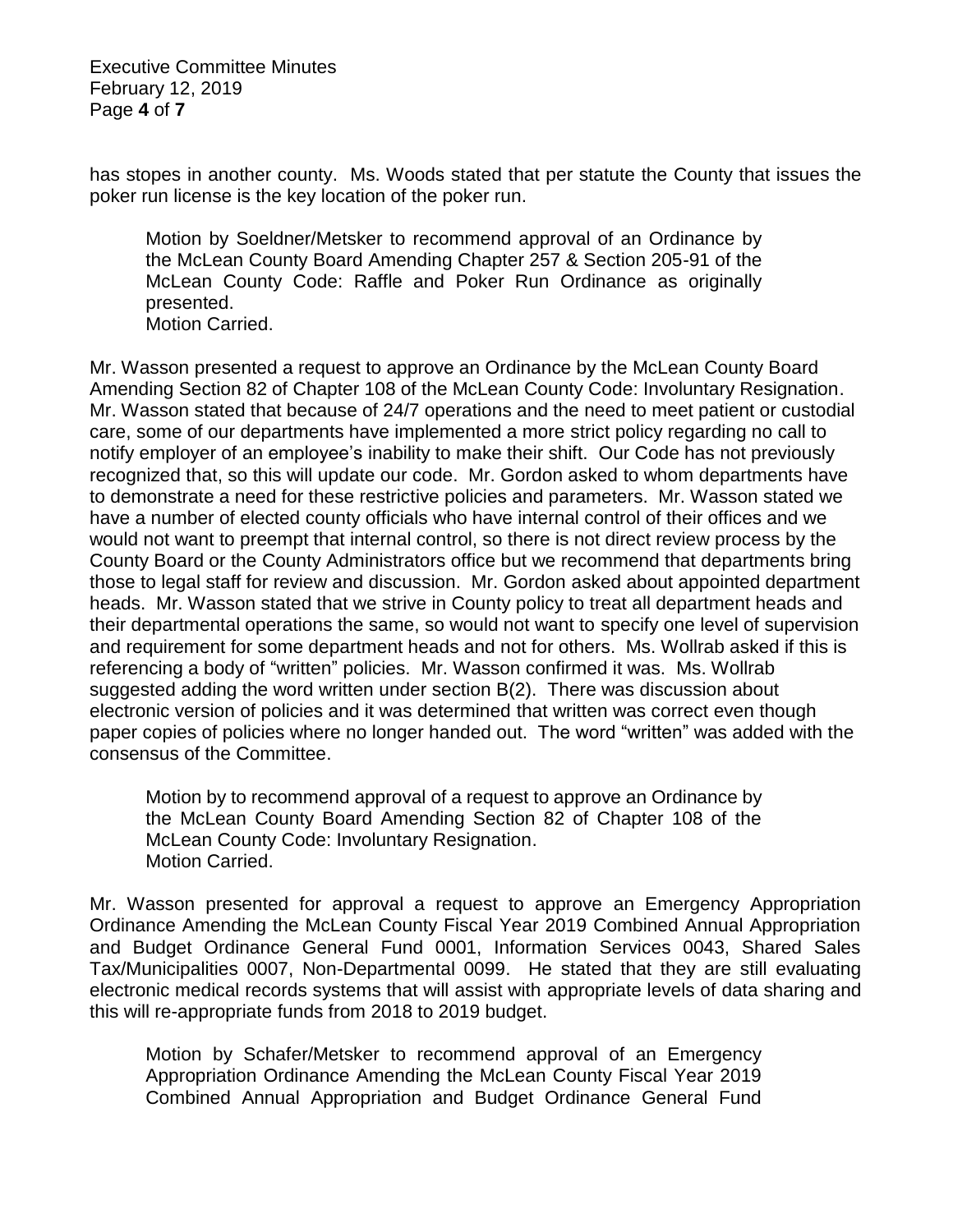Executive Committee Minutes February 12, 2019 Page **5** of **7**

> 0001, Information Services 0043, Shared Sales Tax/Municipalities 0007, Non-Departmental 0099 Motion Carried.

Mr. Wasson presented for approval a Request under section 108-43 F (2) (b) [3] of the McLean County Code to authorize the County Administrator to offer a salary above that identified in section 108-43 F (2) (b) [2]. Chairman McIntyre indicated there was a closed session noted on the agenda but stated he felt this could be discussed in open session. Mr. Wasson stated this is to request salary authorization for the FUSE program supervisor. He indicated a candidate had been identified that meets the qualifications and has excellent knowledge that would benefit this program and staff recommends we bring this individual in at step 38. He stated this new position is not on the impacted position list, which would allow them to offer up to step 40, so Staff is asking the for committee permission to do so. Ms. Metsker asked if pay range steps needed to be adjusted or if we should gather more information about positions to help us determine the correct classification of positions. Mr. Wasson went over restrictive policy and history of these types of requests. Ms. Metsker stated that she thought we should have had a market analysis that would have helped us determine a starting salary range. Mr. Wasson stated that current request is also based on the individual meeting more than just base qualifications, which will bring additional benefits to the project and the organization. Ms. Metsker stated that she just wanted to make sure that we were putting these positions in the correct classification. Mr. McIntyre stated that this is a new position, and there are not many similar positions in the county for us to get proper comparable salary data. Mr. Caisley asked for an explanation of the FUSE program. Mr. Wasson went over the Frequent User Systems Engagement project developed under the supervision of the Behavioral Health Coordinating Council. He stated this would provide significant case management services to individuals who are frequent users of medical services, the justice system and homeless system. He stated the goal is that by providing these services it will reduce overall costs to community by reducing expenditures in the medical, justice and homeless systems.

Motion by Schafer/Wollrab to approve a request under section 108-43 F (2) (b) [3] of the McLean County Code to authorize the County Administrator to offer a salary above that identified in section 108-43 F (2) (b) [2]. Motion Carried.

Mr. Wasson stated that Mr. John Wohlwend requested to speak to the committee about a donation to the County but was not in attendance so Mr. Wasson went on to review the proposal for a donation of a statue that would be placed at the corner of East Street and Washington Street. He stated that a model could be seen in the Chairman office. Mr. Wasson provided a picture that represented the location and size of the proposed statue. He said this statue is to recognize the contributions of circus aerial performers to Bloomington Normal who use to practice at the original YMCA that had been located on the proposed site. He stated that Staff had been in communication with city staff as the site is joint County/City property. He stated that Staff would bring a resolution to stand up for Committee approval and would hope to get County Board approval next Tuesday and then send to the City for their approval at their next meeting. Mr. Erickson asked Staff to confirm that the County's part would be providing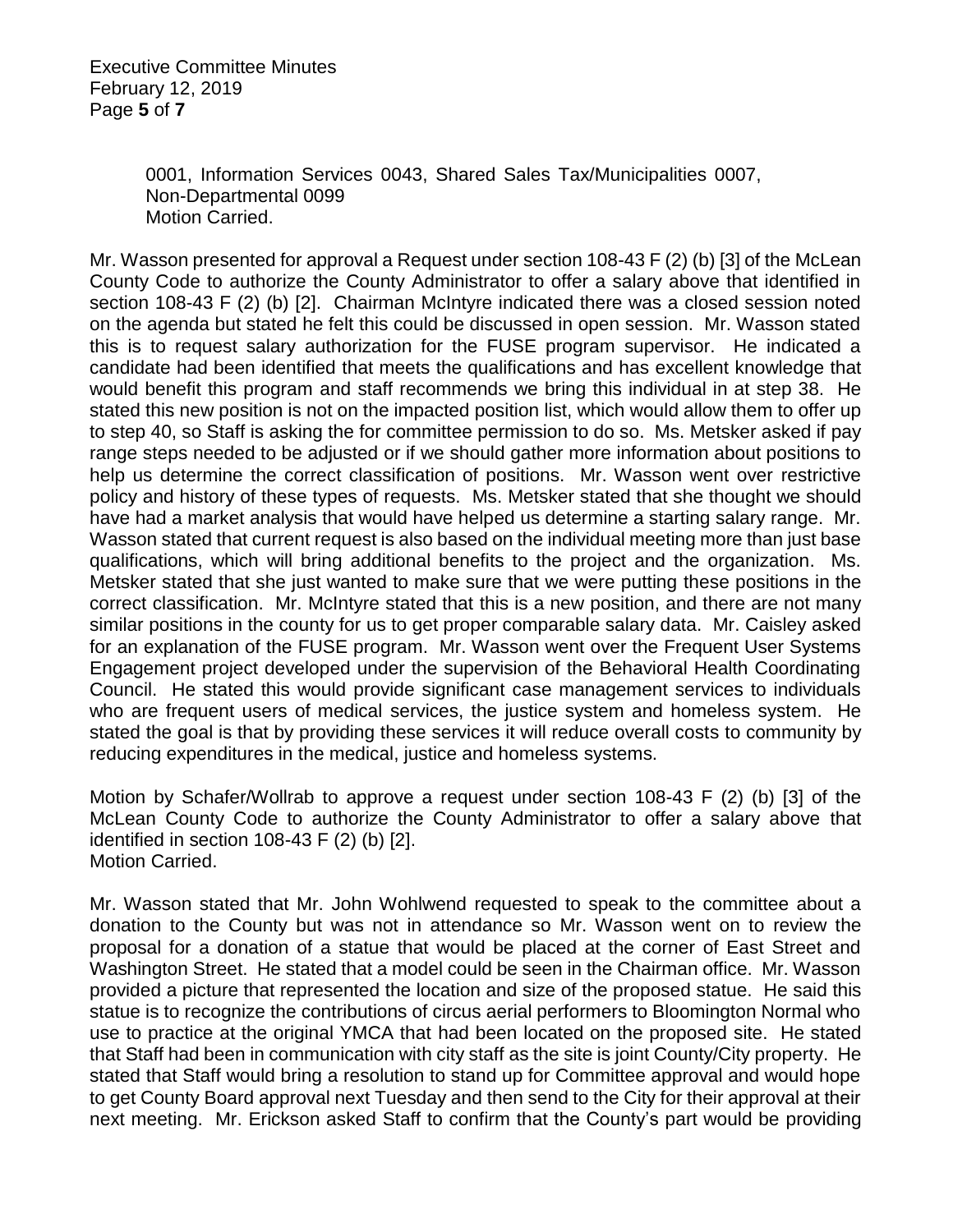Executive Committee Minutes February 12, 2019 Page **6** of **7**

the land. Mr. Wasson confirmed. Mr. Caisley asked if the statue would be cast in bronze. Mr. Wasson confirmed it would be. Mr. Caisley asked about insurance coverage. Mr. Wasson stated that statue would be added to the Government Center insurance policy. Mr. Wasson stated that Staff has also advised the PBC of this request. Mr. Murphy asked if donation is made, can we later move or remove it or does it have to go back to the artist. Mr. Wasson stated that it would be donated, and while a return provision has not been asked for, one could be included in the donor agreement. Mr. Soeldner stated that it might come up if we determine to do something else with the parking lot. Mr. Wasson stated they would bring it to both Property and Executive Committee stand up before going before the full board.

Chairman McIntyre moved on to the payment of the bills and reminded the Committee that the Regional Planning office budget now falls under the County and presented invoices in the amount of \$19,404.38 for that department.

## **MCLEAN COUNTY BOARD COMMITTEE REPORT** PAGE 1 OF 2 AS OF 1/31/2019 EXPENDITURE SUMMARY BY FUND

**Regional Planning** 

| <b>FUND</b> | <b>FUND TITLE</b> | <b>PENDING TOTAL</b> | PREPAID TOTAL | <b>FUND TOTAL</b> |
|-------------|-------------------|----------------------|---------------|-------------------|
| 0010        | Regional Planning |                      | \$19,404.38   | \$19,404.38       |
|             |                   |                      | \$19,404.38   | \$19,404.38       |

John Mile Litype

Motion by Wollrab/Caisley to recommend approval of the Regional Planning bills as presented to the Committee by the County Auditor in the amount of \$19,404.38. Motion carried.

The General Bills for under the purview of the Executive Committee

| <b>MCLEAN COUNTY BOARD COMMITTEE REPORT</b> | PAGE 1 OF 6 |
|---------------------------------------------|-------------|
| AS OF 1/31/2019                             |             |
| <b>EXPENDITURE SUMMARY BY FUND</b>          |             |

**Executive Committee** 

| <b>FUND</b> | <b>FUND TITLE</b>         | PENDING TOTAL | <b>PREPAID TOTAL</b> | <b>FUND TOTAL</b> |
|-------------|---------------------------|---------------|----------------------|-------------------|
| 0001        | <b>GENERAL FUND</b>       |               | \$367,680.91         | \$367,680.91      |
| 0136        | VETERANS ASSISTANCE COMM. |               | \$6,716.98           | \$6,716.98        |
| 0159        | WASTE MANAGEMENT FUND     |               | \$22,285.39          | \$22,285,39       |
|             |                           |               | \$396,683.28         | \$396,683.28      |

Motion by Schafer/Gordon to recommend payment of the bills under the purview of the Executive Committee in the amount of \$396,683.28. Motion Carried.